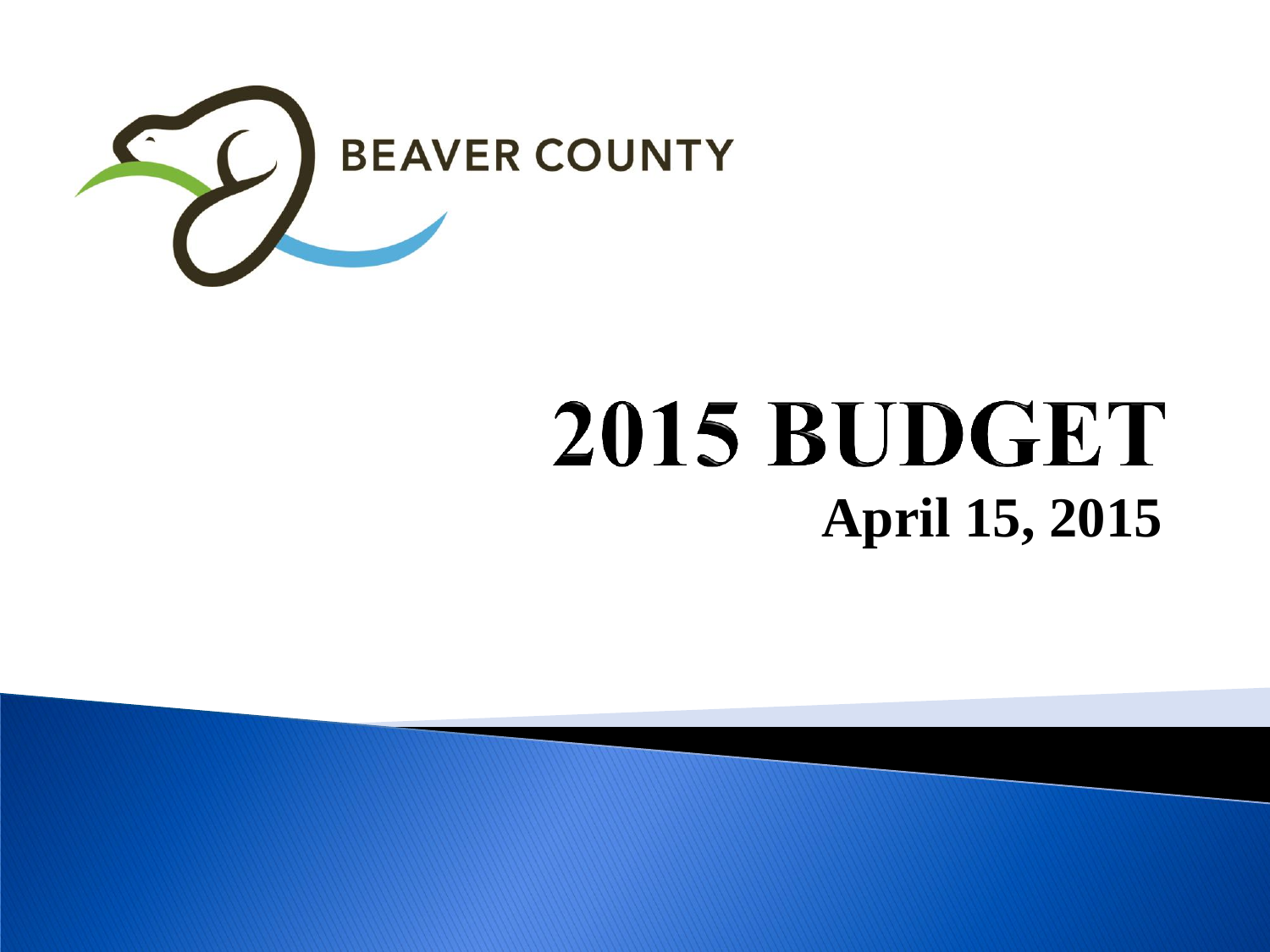### **2015 Municipal Budget**

| <b>Department</b>                 | 2015<br><b>Budget</b> | <b>Operating</b><br><b>Revenue</b> | <b>Transfer</b><br><b>From</b><br><b>Reserve</b> | <b>Grants &amp;</b><br><b>Other Rev</b> | 2015<br><b>Tax</b><br>Levy | 2014<br><b>Budget</b> | 2014<br><b>Tax</b><br>Levy | <b>Budget</b><br>$2015 - 2014$ | <b>Tax</b><br><b>Levy</b><br>2015 - 2014 |
|-----------------------------------|-----------------------|------------------------------------|--------------------------------------------------|-----------------------------------------|----------------------------|-----------------------|----------------------------|--------------------------------|------------------------------------------|
| Council                           | 292,003               |                                    |                                                  |                                         | 292,003                    | 318,695               | 318,695                    | (26, 692)                      | (26, 692)                                |
| Administration                    | 3,033,935             | 274,525                            | 81,200                                           | 639,784                                 | 2,038,426                  | 2,735,675             | 1,848,785                  | 298,260                        | 189,641                                  |
| <b>Community Peace</b><br>Officer | 309,445               | 26,000                             |                                                  |                                         | 283,445                    | 300,852               | 250,852                    | 8,593                          | 32,593                                   |
| <b>Fire Protection</b>            | 652,760               |                                    |                                                  | 20,000                                  | 632,760                    | 693,949               | 693,949                    | (41, 189)                      | (61, 189)                                |
| <b>Animal Control</b>             | 11,250                |                                    |                                                  |                                         | 11,250                     | 11,850                | 11,350                     | (600)                          | (100)                                    |
| <b>Public Works</b>               | 12,587,026            | 721,995                            | 1,174,608                                        | 2,776,625                               | 7,913,798                  | 12,578,763            | 7,132,217                  | 8,263                          | 781,581                                  |
| Water, Sewer, Garbage             | 818,694               | 97,900                             | 497,475                                          | 187,500                                 | 35,819                     | 1,259,467             | 59,167                     | (440, 773)                     | (23, 348)                                |
| <b>FCSS</b>                       | 138,450               |                                    |                                                  |                                         | 138,450                    | 143,633               | 136,500                    | (5, 183)                       | 1,950                                    |
| <b>CALC</b>                       | 145,200               | 21,700                             |                                                  | 123,500                                 |                            | 151,335               | $\overline{0}$             | (6, 135)                       | $\Omega$                                 |
| Planning & Industrial<br>Parks    | 554,100               | 411,305                            | 60,000                                           |                                         | 82,795                     | 406,429               | 126,279                    | 147,671                        | (43, 484)                                |
| Agriculture                       | 1,460,599             | 21,000                             | 277,000                                          | 188,000                                 | 974,599                    | 1,330,416             | 953,380                    | 130,183                        | 21,219                                   |
| <b>Recreation &amp; Parks</b>     | 504,750               | 20,000                             | 7,600                                            | 12,000                                  | 465,150                    | 417,154               | 402,154                    | 87,596                         | 62,996                                   |
| Culture                           | 233,705               |                                    |                                                  | 35,000                                  | 198,705                    | 205,453               | 205,453                    | 28,252                         | (6,748)                                  |
| <b>Total</b>                      | 20,741,917            | 1,594,425                          | 2,097,883                                        | 3,982,409                               | 13,067,200                 | 20,553,671            | 12,138,781                 | 188,246                        | 928,419                                  |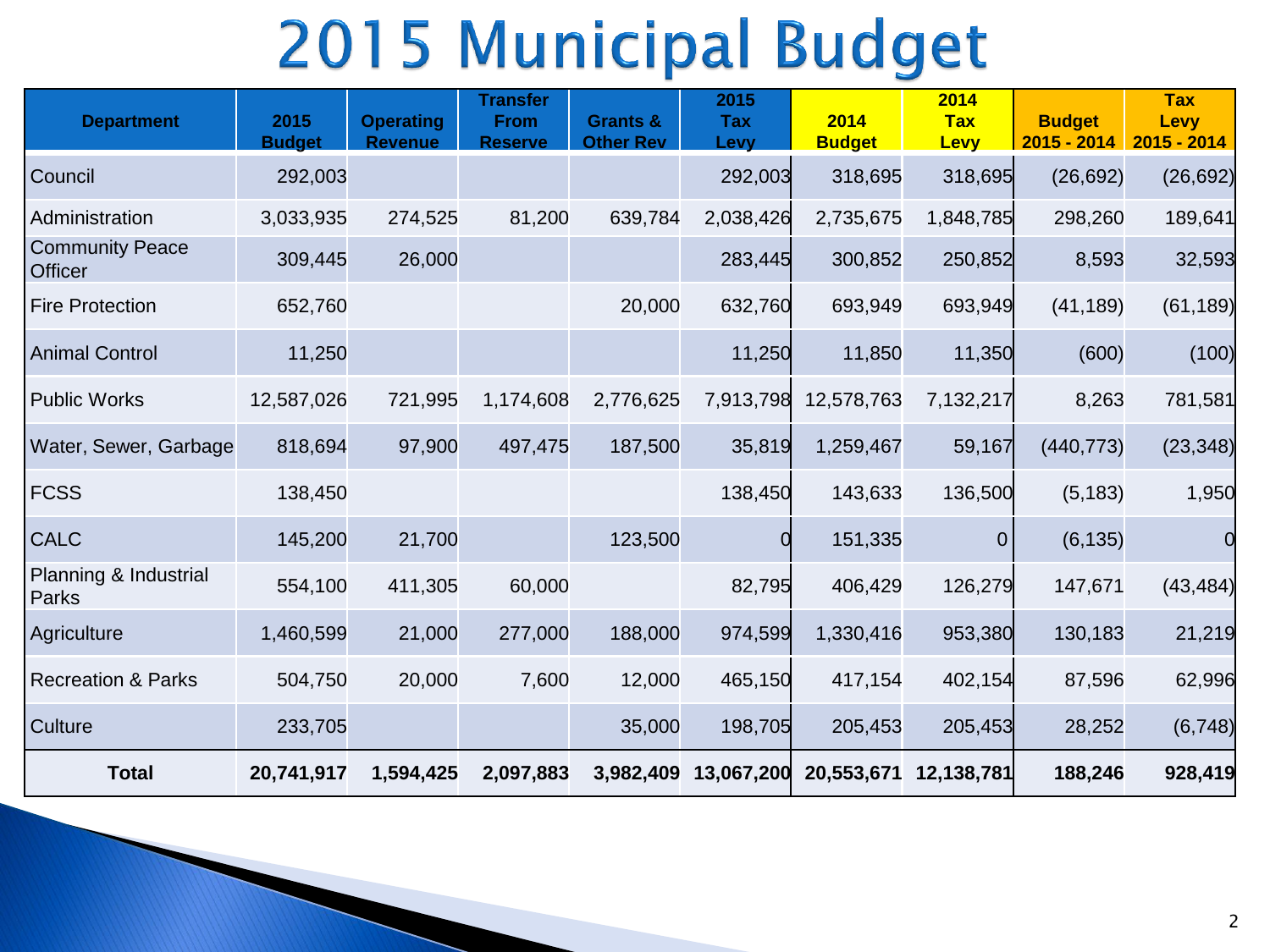- MSI Operating grant was maintained at 2014 funding level (\$218,250).
- MSI Capital funding was maintained at 2014 funding level with one-time injection of  $$830,768$ . Total grant available = \$1,863,680. 2015 budget includes funding of \$1,056,000 for road construction projects and \$465,000 for public works vehicles & equipment.
- ▶ Regular road grant (\$598,558) has been rolled into MSI Capital funding. Will be used for gravel haul.
- BMS surplus will be \$1,221,960 (includes unspent funds from prior years). \$994,926 will be used for road construction projects, \$12,000 will be used for a joint initiative (Tofield Community Hall study), and \$215,034 will be transferred to reserve for future projects.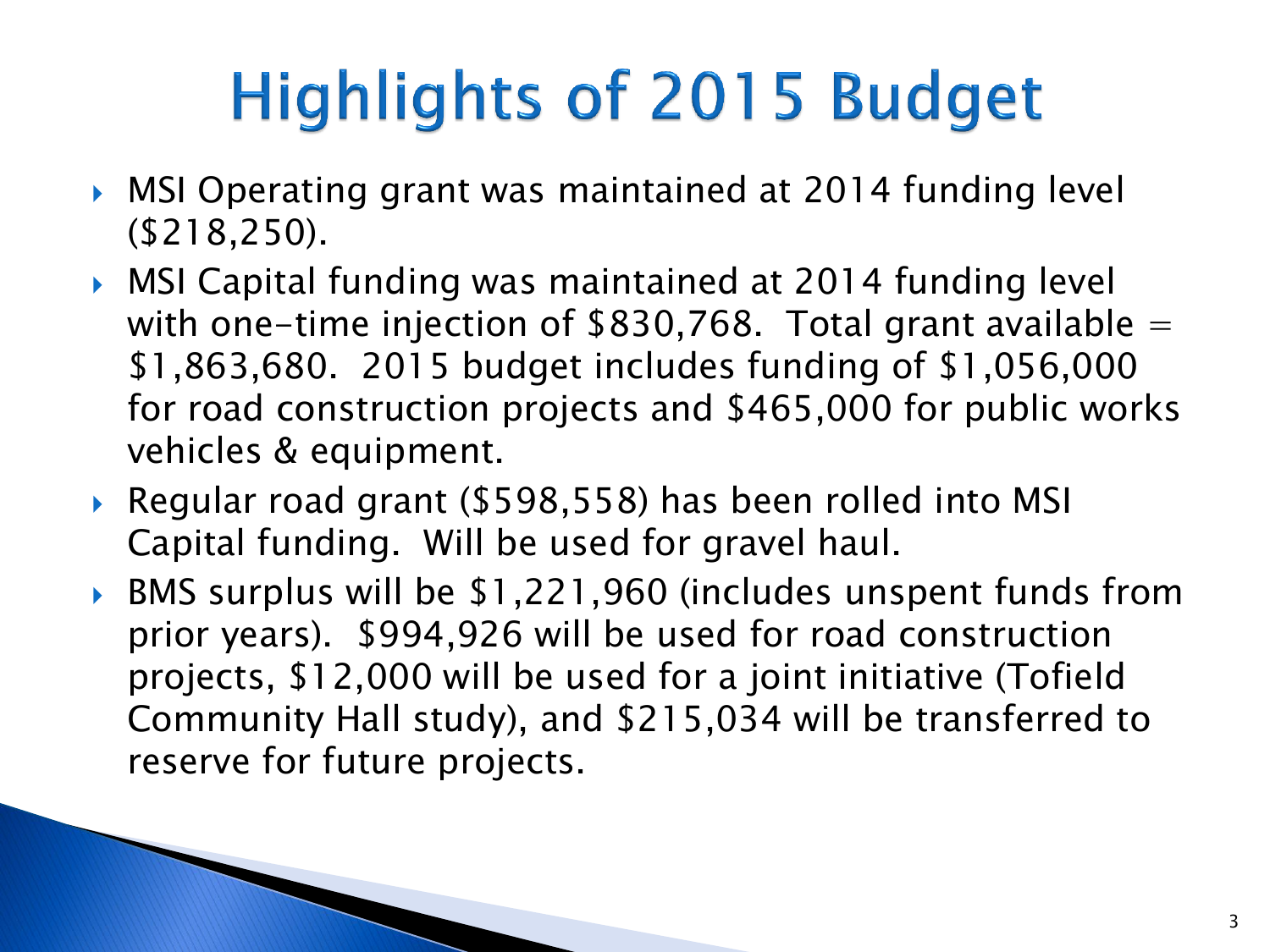- ▶ Hiring consultants for BMS strategy review, long-term strategic planning, staff/Council wage review, west end Fire Smart application.  $Cost = $98,000$ , offset by BMS reimbursement (\$23,000) and MSI Operating grant (\$75,000).
- Support community organizations with operating costs and special projects.  $Cost = $50,000$ .
- Upgrading security at grader sheds, Office, campgrounds.  $Cost = $27,800$  with funding from reserve.
- ▶ Last year of phase-in of new SSF for BESC requisition. County saves \$61,189 in 2015.
- Implementing dog kennel service.  $Cost = $10,000$ .
- Road construction includes 30 miles of shoulder pulls, 2 miles of oiling, 8 miles of terracem/chip seal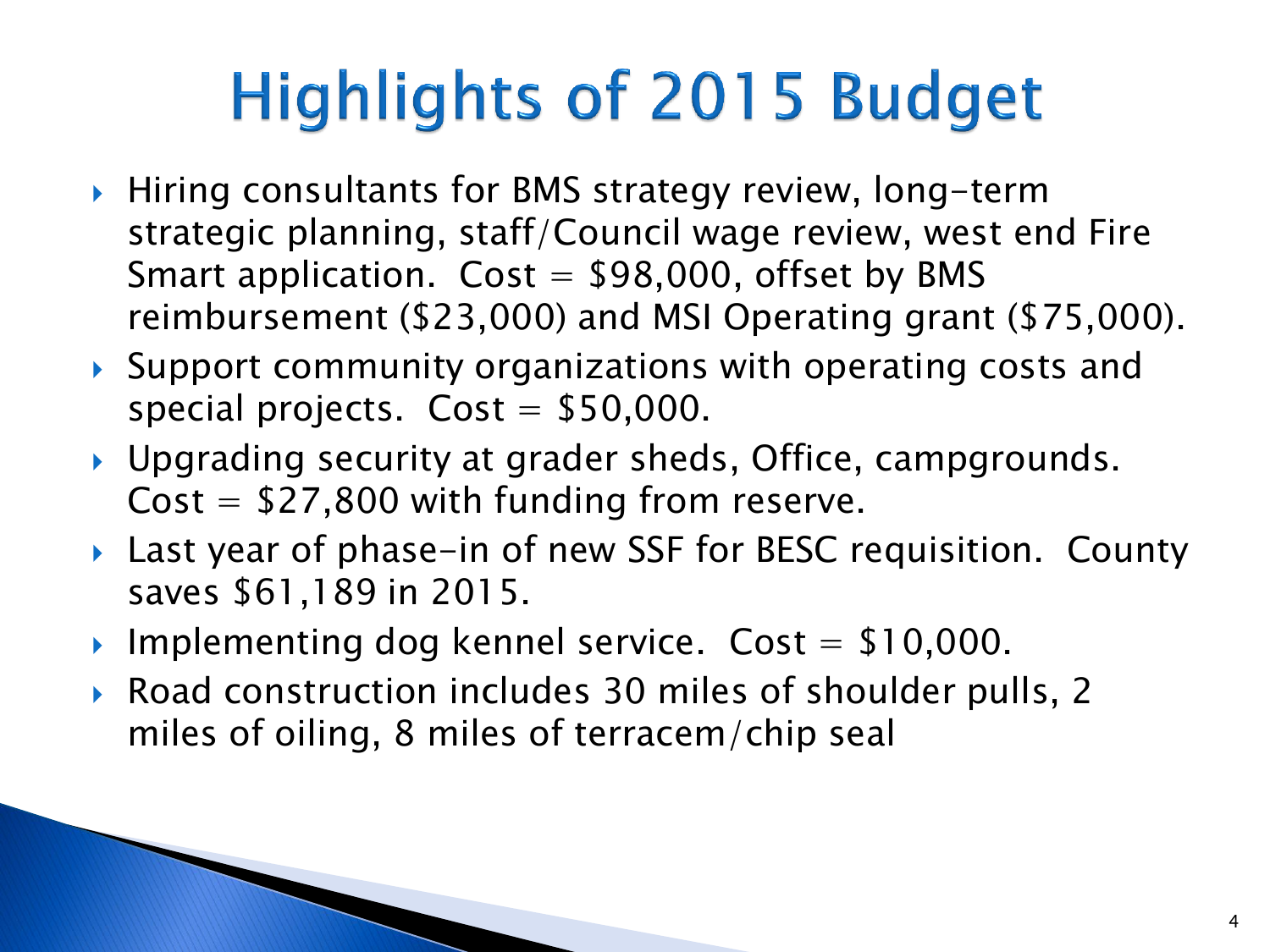- Application of calcium chloride for dust control (roads and spot applications).  $Cost = $390,000$ .
- ▶ Selling Kinsella water system to Highway 14 Water Services Commission. County saves \$19,250 in 2015. Sale proceeds will be transferred to reserve.
- West end truck fill station will be completed and leased to Highway 14 Water Services Commission. Lease payment of \$31,350 will be transferred to reserve.
- Bathgate waterline will be designed. Cost  $=$  \$210,823 offset by Growing Forward 2 and Clean Harbors' grants. Grant application has been submitted to Building Canada Fund for 66% of construction costs.
- Assisting with FCSS programming with grant of \$111,600 as well as managing partner for Youth Engagement Initiative (\$250,000).

PARTIES AND RESIDENCE ON AN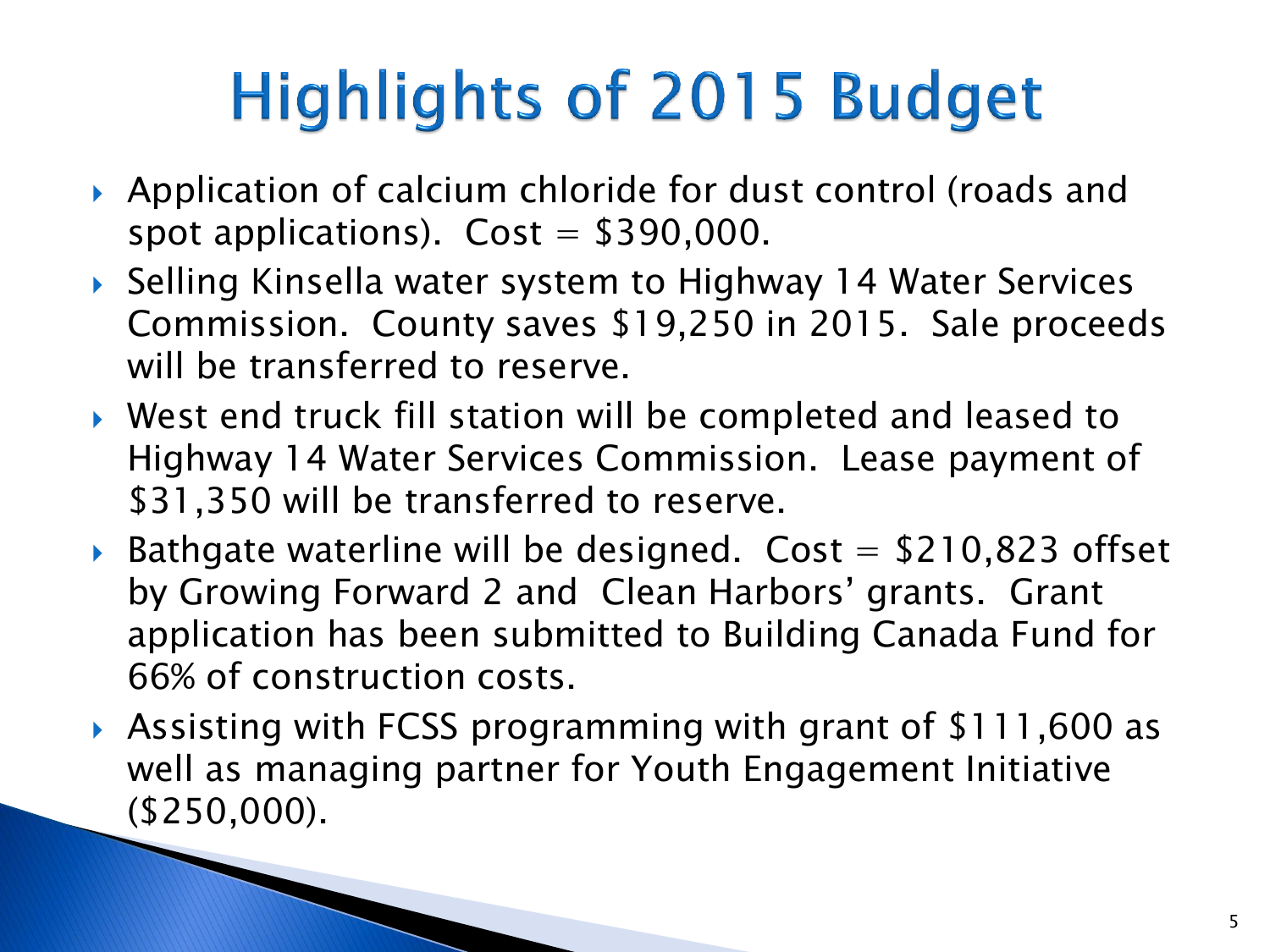- Assisting health foundations with grant of \$20,000.
- Equity Industrial Park (EIP) Development Strategy will be completed.
- ▶ Contract with Fortis to lift overhead power line on SH 854 (re: Equity Industrial Park high loads). Cost  $=$  \$60,000, to be recovered through lot sales.
- Atco Electric lease expires in EIP. Loss in taxes of \$114,594 in 2016.
- $\rightarrow$  1 lot sale in EIP, and 1 sale pending. Remaining inventory  $=$ 2 highway lots  $+$  4 leased lots (available in late 2015).
- ▶ Continuing to share property taxes in Viking/Beaver Business Park with Town of Viking.  $50\%$  share  $=$  \$23,000.
- Agriculture crew activity includes mowing and weed inspection of entire County as well as spraying and mulching as per policy

**The Company of the Company of the Company of the Company of the Company of the Company of the Company of the Company of the Company of The Company of The Company of The Company of The Company of The Company of The Company**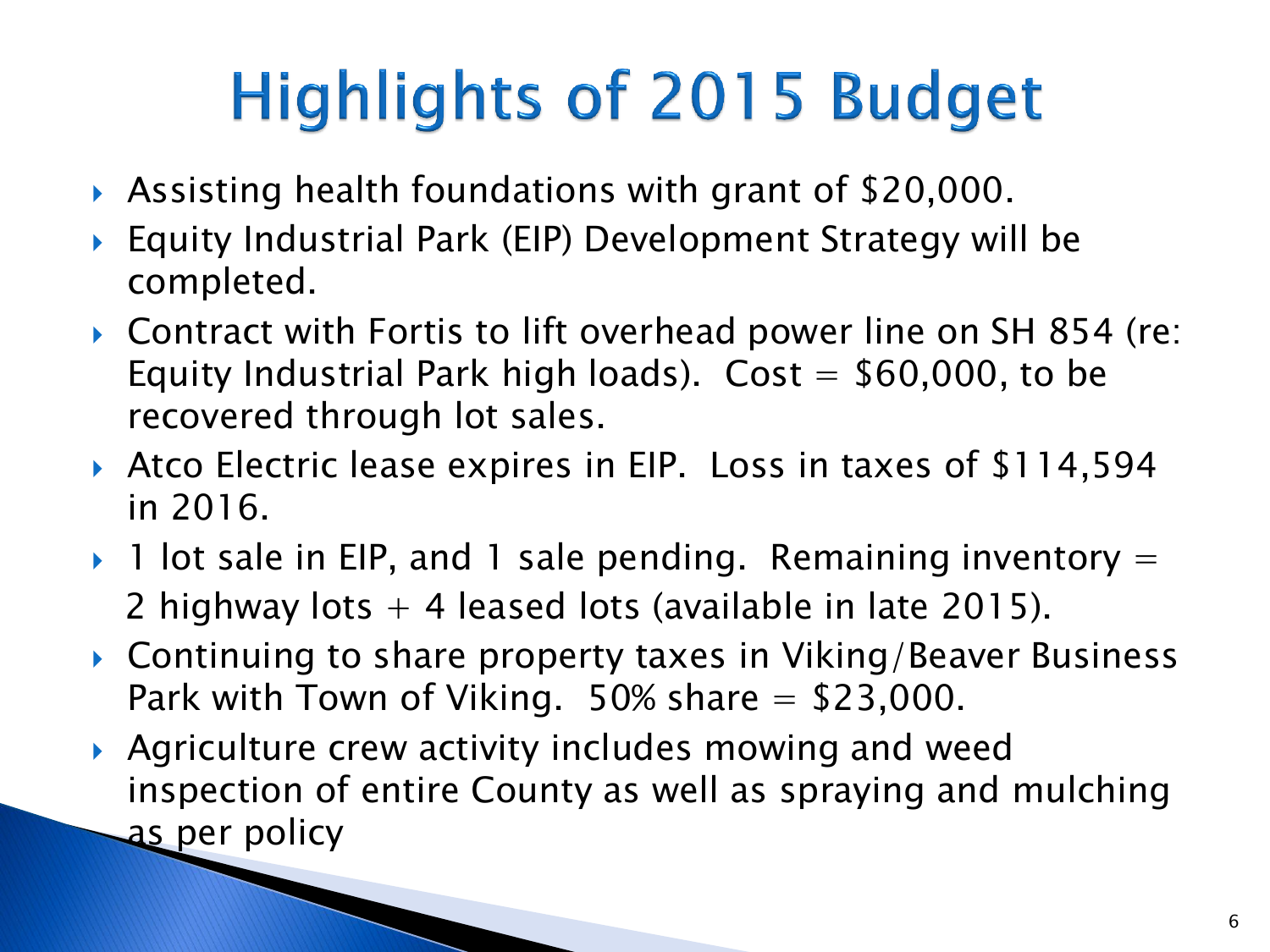- $\triangleright$  Chemical costs have escalated. Impact = \$80,000 on 2015 budget.
- Grant to Seed Cleaning Plant of \$25,000.

**The Comment of Comment Comment Comment Comment Comment Comment Comment Comment Comment Comment Comment Comment** 

- ▶ Partnering with University of Alberta (Augustana) for research project on human/wildlife interactions.  $Cost = $63,385$ .
- ▶ Continuing to share costs of recreation and libraries with towns and villages. County share  $=$  \$344,700.
- Year 1 of phased-in grant for Viking Carena  $=$  \$52,000
- Assist with study of new Tofield Community Hall  $=$  \$12,000
- Assisting hamlet agricultural societies and rural community halls with operating costs.  $Cost = $32,600$ .
- ▶ Investing \$40,000 into each campground for major improvements. Return on investment (i.e. share user fees with campgrounds)  $=$  \$20,000.

Repairs to Beaver Regional Arts Society building  $=$  \$35,000.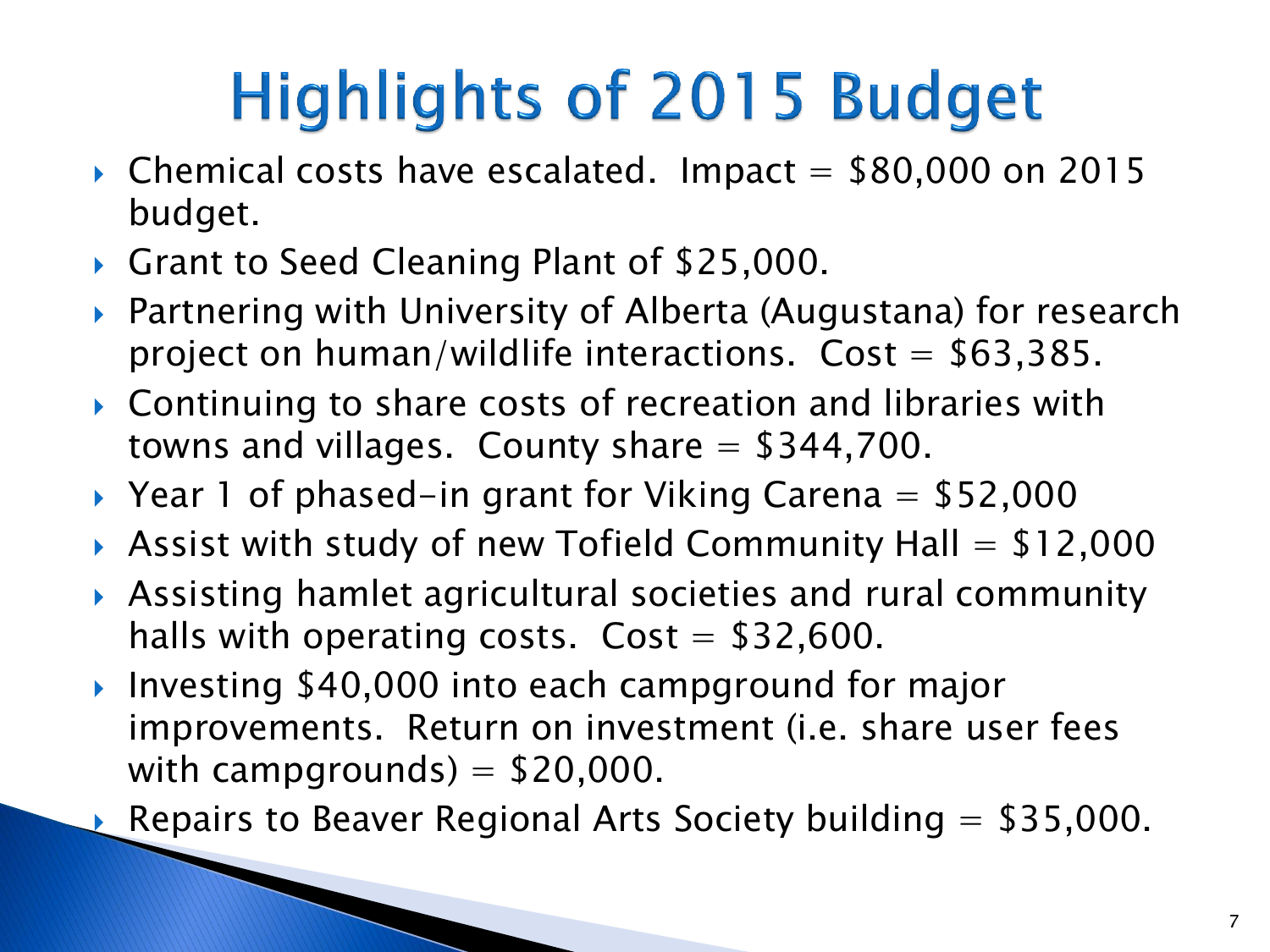### **Capital Purchases** and Funding Sources

|                                               | <b>Amount</b> | Grant   | <b>Reserve</b> | <b>Tax Levy</b> |
|-----------------------------------------------|---------------|---------|----------------|-----------------|
| <b>Administration</b>                         |               |         |                |                 |
| Office equipment/security upgrade             | 20,000        |         | 20,000         |                 |
| Aerial photos                                 | 51,200        |         | 51,200         |                 |
| <b>Public Works</b>                           |               |         |                |                 |
| Patrol/construction graders                   | 1,275,000     | 290,000 | 305,000        | 680,000         |
| Pickup/plow trucks                            | 233,315       | 175,000 | 58,315         |                 |
| <b>Backhoe</b>                                | 145,000       |         | 145,000        |                 |
| Security upgrades at grader sheds             | 10,200        |         | 10,200         |                 |
| <b>Water</b>                                  |               |         |                |                 |
| West end truckfill station                    | 407,475       |         | 407,475        |                 |
| Bathgate waterline engineering                | 210,823       | 120,823 | 90,000         |                 |
| <b>Agriculture</b>                            |               |         |                |                 |
| <b>Trailer for mulcher</b>                    | 20,000        |         | 20,000         |                 |
| Tractor                                       | 117,000       |         | 117,000        |                 |
| Mowers (2)                                    | 35,000        |         | 35,000         |                 |
| Legacy (spray) system                         | 105,000       |         | 105,000        |                 |
| <b>Recreation</b>                             |               |         |                |                 |
| Campground improvements/<br>security upgrades | 87,600        |         | 7,600          | 80,000          |
| <b>Total</b>                                  | 2,717,613     | 585,823 | 1,371,790      | 760,000         |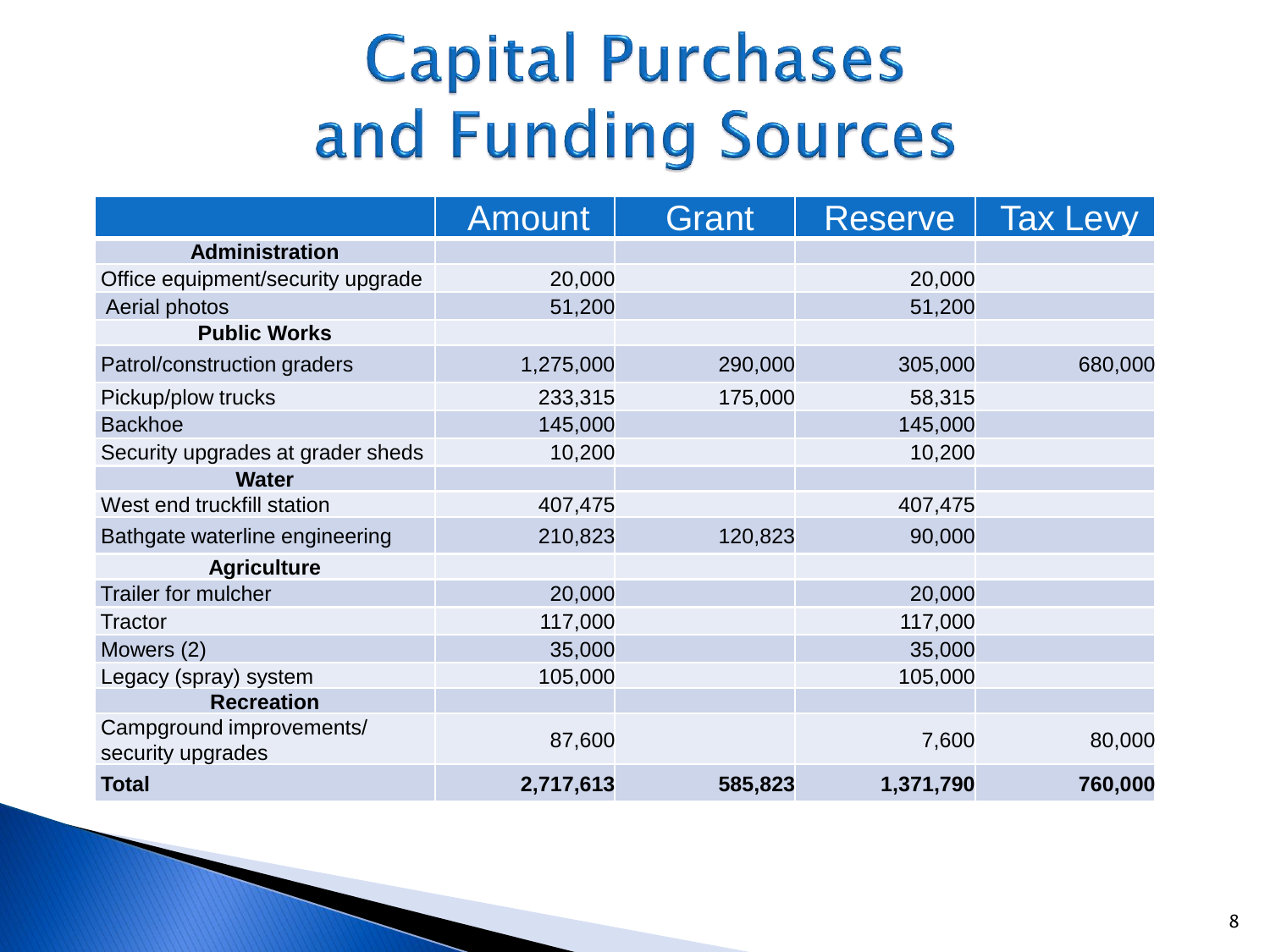### **Projects Funded by Grants**

|                                            | <b>Funding Source</b>                | <b>Amount</b> |
|--------------------------------------------|--------------------------------------|---------------|
| Administration                             |                                      |               |
| General operating                          | <b>MSI Operating</b>                 | 108,250       |
| <b>Summer student (Bounty)</b>             | <b>BRAED</b>                         | 3,500         |
| Long-term strategic plan/vision            | <b>MSI Operating</b>                 | 20,000        |
| Council/staff wage review                  | <b>MSI Operating</b>                 | 35,000        |
| Bounty events                              | <b>Urban Neighbours</b>              | 8,000         |
| Youth Engagement Initiative                | <b>Alberta Community Partnership</b> | 250,000       |
| <b>Fire Protection</b>                     |                                      |               |
| <b>Fire Smart consultant</b>               | <b>MSI Operating</b>                 | 20,000        |
| <b>Public Works</b>                        |                                      |               |
| Patrol graders $(2)$ + construction grader | <b>MSI Capital</b>                   | 290,000       |
| <b>Plow truck</b>                          | <b>MSI Capital</b>                   | 175,000       |
| Terracem                                   | <b>BMS Surplus</b>                   | 358,833       |
| Shoulder pulls/terracem                    | <b>MSI Capital</b>                   | 1,056,000     |
| <b>Terracem</b>                            | <b>Federal Gas Tax</b>               | 298,234       |
| <b>Gravel haul</b>                         | <b>Regular Road Grant</b>            | 598,558       |
| <b>Water</b>                               |                                      |               |
| Bathgate waterline engineering             | <b>Growing Forward 2</b>             | 67,500        |
| Bathgate waterline engineering             | <b>Clean Harbors</b>                 | 53,323        |
| <b>CALC</b>                                |                                      |               |
| General operating                          | <b>Advanced Education</b>            | 123,500       |
| <b>Agriculture</b>                         |                                      |               |
| General operating                          | <b>ASB Grant</b>                     | 183,000       |
| <b>Toxic Round-Up</b>                      | BMS, Alberta Recycling, Ab Ag        | 5,000         |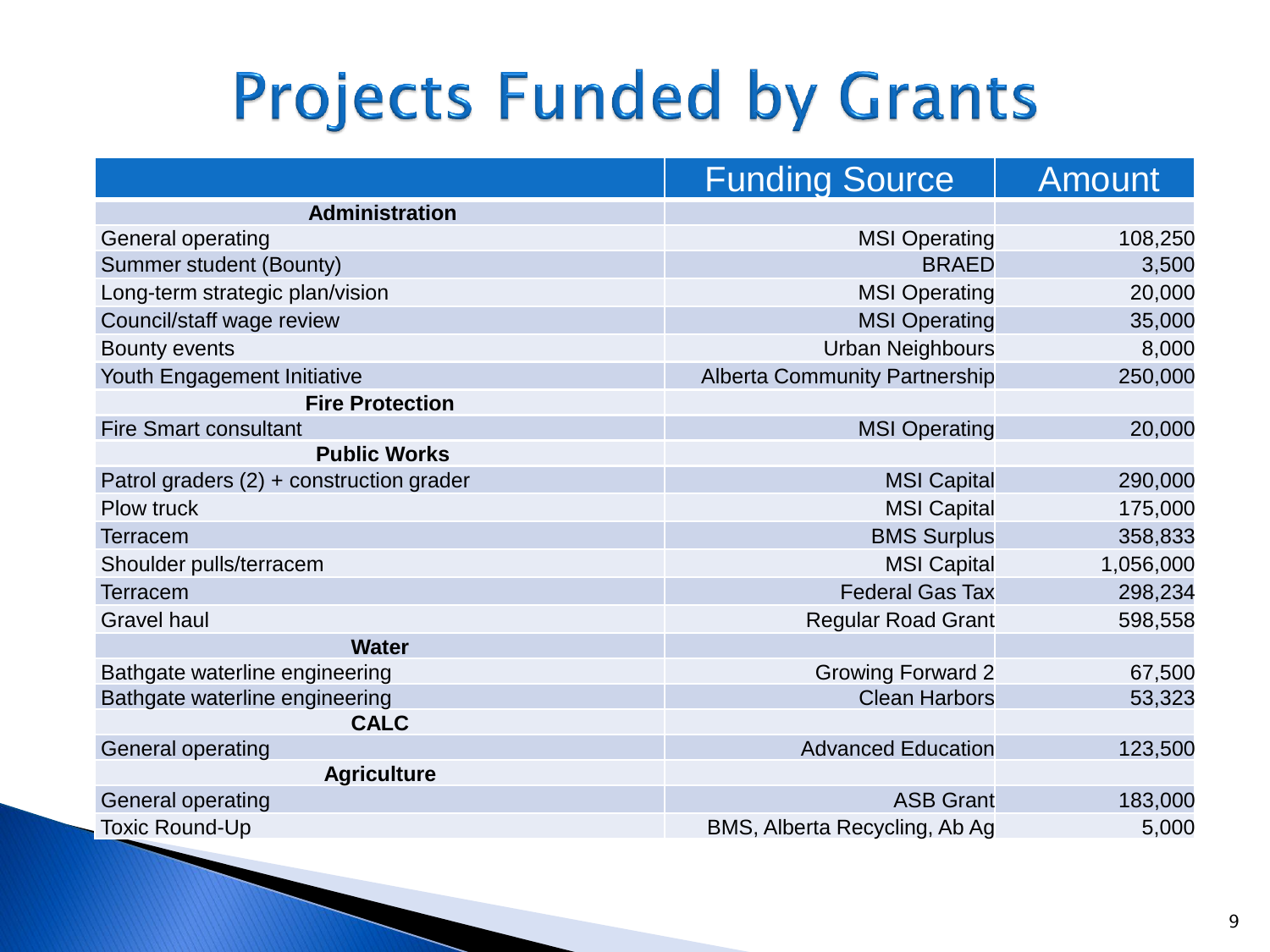### **Projects Funded by Grants**

|                                               | <b>Funding Source</b> | Amount    |
|-----------------------------------------------|-----------------------|-----------|
| <b>Recreation</b>                             |                       |           |
| <b>Tofield Community Hall study</b>           | <b>MSI Operating</b>  | 12,000    |
| <b>Culture</b>                                |                       |           |
| Beaver Regional Arts Society building repairs | <b>MSI Operating</b>  | 35,000    |
|                                               |                       |           |
|                                               |                       |           |
| <b>Total</b>                                  |                       | 3,700,698 |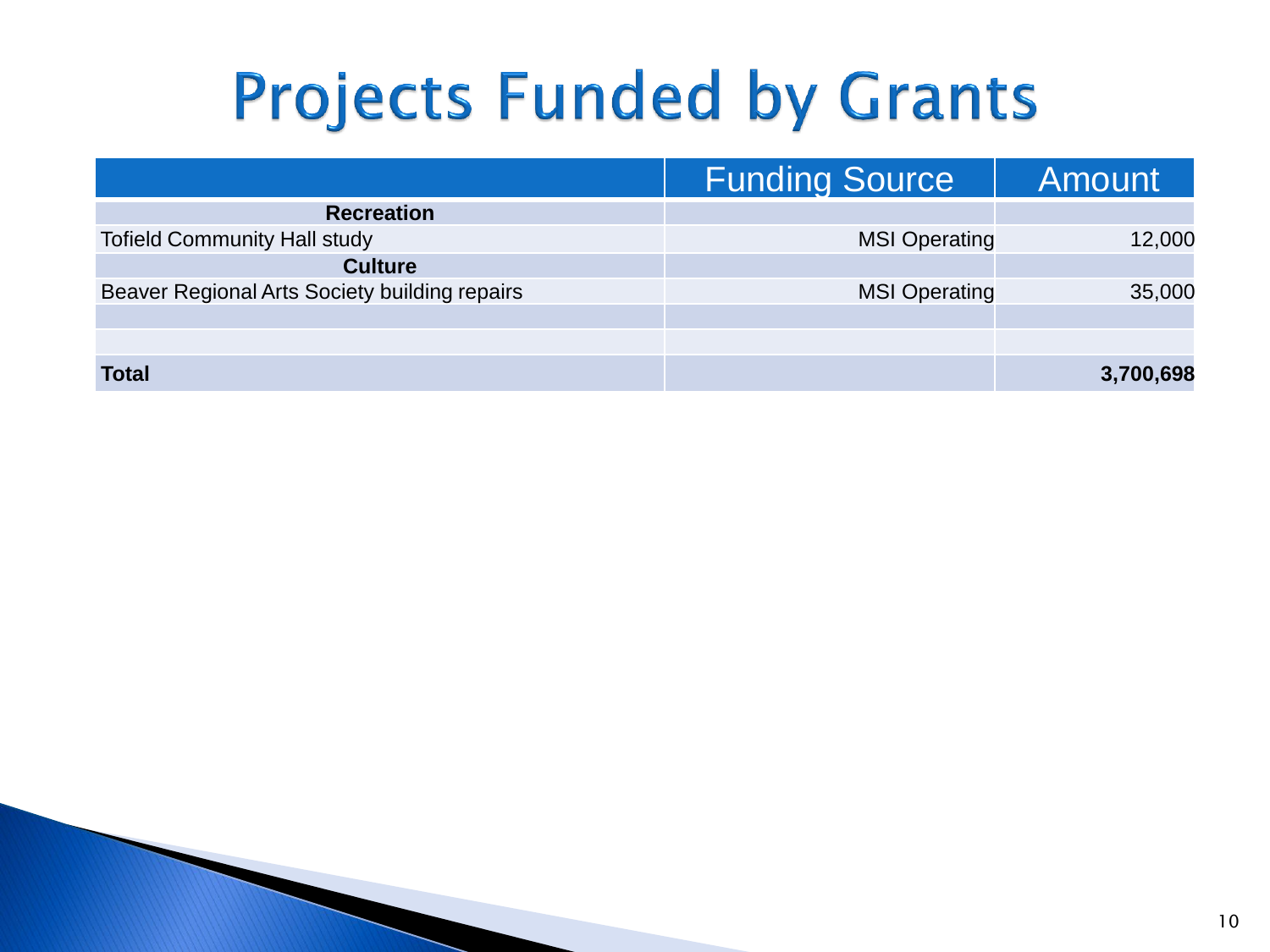### **Projects Funded from Reserve**

|                                                            | <b>Amount</b> |
|------------------------------------------------------------|---------------|
| <b>Administration</b>                                      |               |
| Upgrade power at Office re: emergency preparedness         | 10,000        |
| Office equipment/security upgrade                          | 20,000        |
| Aerial photos                                              | 51,200        |
| <b>Public Works</b>                                        |               |
| Security upgrades at grader sheds                          | 10,200        |
| <b>Backhoe</b>                                             | 145,000       |
| Construction grader                                        | 305,000       |
| Pickups (2)                                                | 58,315        |
| Road construction (prior years' BMS surplus)               | 636,093       |
| <b>Bridge repairs</b>                                      | 20,000        |
| <b>Water</b>                                               |               |
| West end truck fill station                                | 407,475       |
| Bathgate waterline engineering (2014 Clean Harbors' grant) | 90,000        |
| <b>Planning &amp; Industrial Parks</b>                     |               |
| Utility line lift on SH 854                                | 60,000        |
| <b>Agriculture</b>                                         |               |
| <b>Trailer for mulcher</b>                                 | 20,000        |
| <b>Tractor</b>                                             | 117,000       |
| Mowers (2)                                                 | 35,000        |
| Legacy (spray) system                                      | 105,000       |
| <b>Recreation</b>                                          |               |
| Security upgrades at campgrounds                           | 7,600         |
| Total                                                      | 2,097,883     |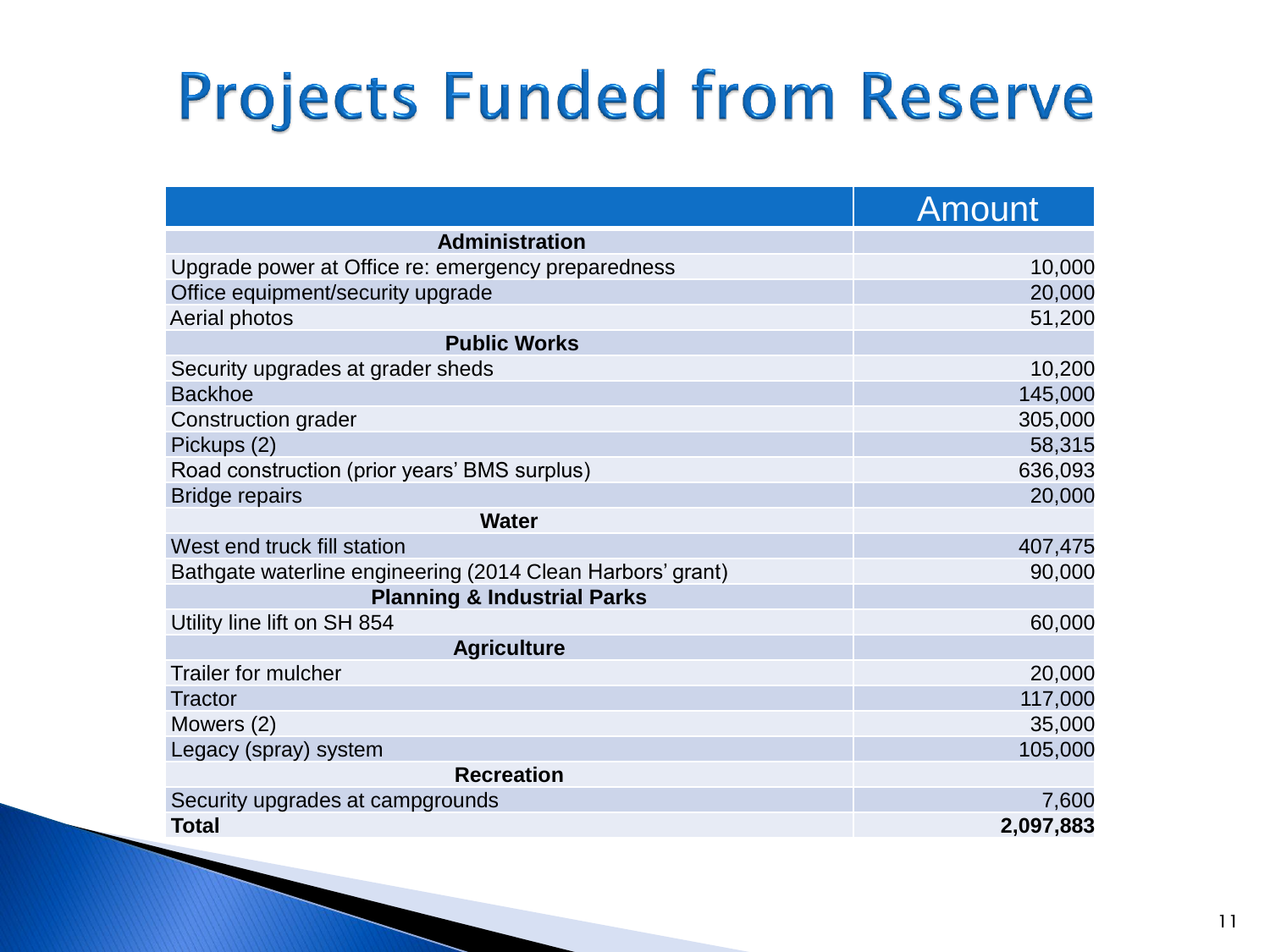#### **Reserve Balances \***

|                                        | Amount    |
|----------------------------------------|-----------|
|                                        |           |
| Administration                         | 81,200    |
| <b>Public Works</b>                    | 3,498,132 |
| Water                                  | 564,975   |
| <b>Planning &amp; Industrial Parks</b> | 60,000    |
| Agriculture                            | 652,000   |
| Recreation                             | 7,600     |
| <b>BMS Surplus</b>                     | 636,093   |
| Total                                  | 5,500,000 |

\* The County's unrestricted and restricted reserves were \$1,129,100 and \$18,366,755, respectively, at December 31, 2014 (subject to audit). These reserves are not in a separate bank account, but are net of miscellaneous accounts receivable, used to fund inventory, and assist with cash flow until taxes are received in October. To avoid short-term borrowing, funding from reserve should not exceed \$5.5 million.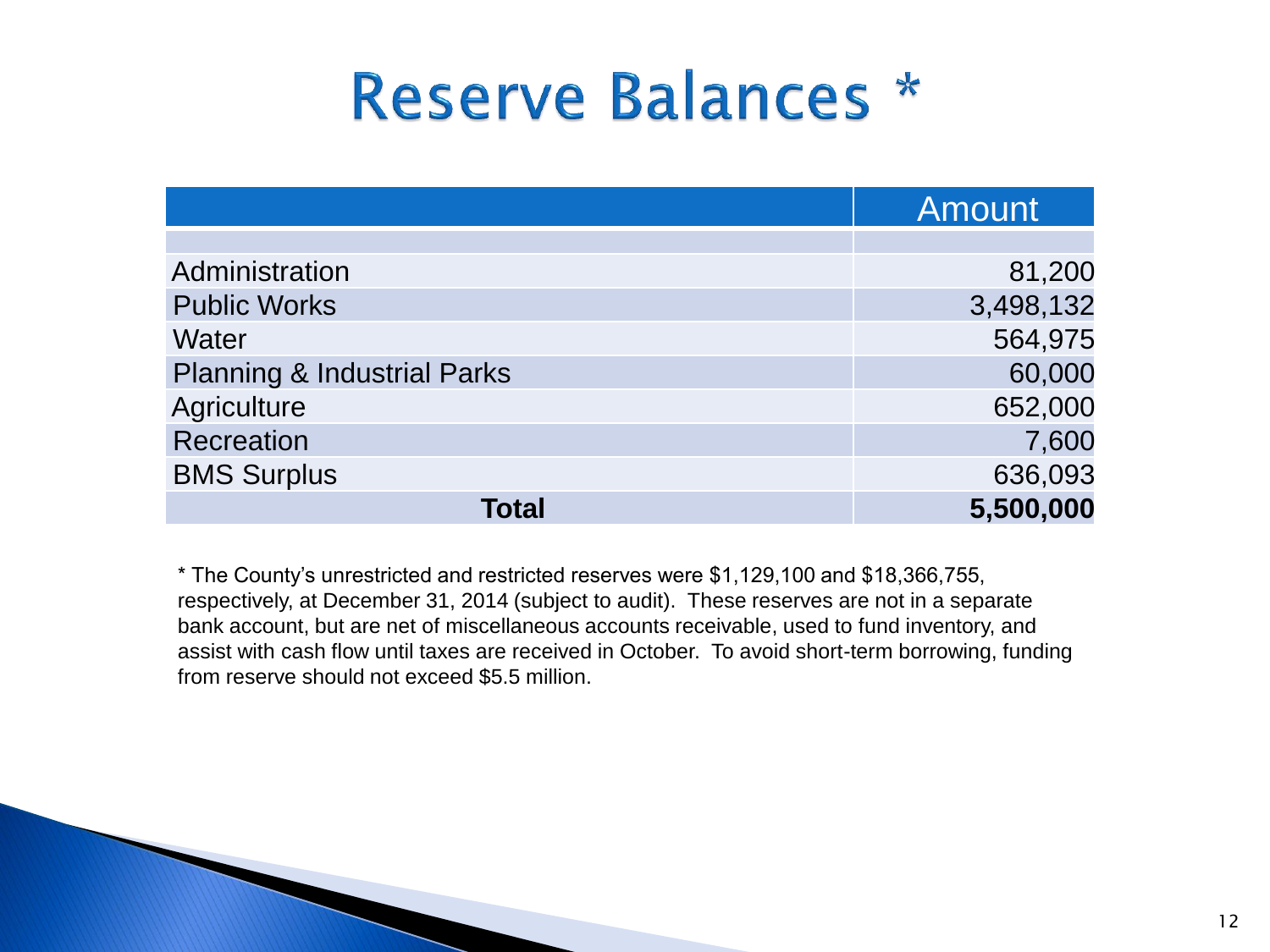### **MSI Capital Grant**

| Year              | Grant     | Spent/<br><b>Budgeted</b> | Project                     | Grant<br><b>Available</b> |
|-------------------|-----------|---------------------------|-----------------------------|---------------------------|
| 2007              | 662,718   |                           |                             | 662,718                   |
| 2008              | 1,006,106 | $-180,638$                |                             | 1,488,186                 |
| 2009              | 764,134   | $-2,087,305$              |                             | 165,015                   |
| 2010              | 1,831,873 | $-2,344,089$              |                             | $-347,201$                |
| 2011              | 1,826,520 | $-2,071,434$              |                             | $-592,115$                |
| 2012              | 1,836,524 | $-2,136,221$              |                             | $-891,812$                |
| 2013              | 1,784,548 | $-1,063,249$              |                             | $-170,513$                |
| 2014              | 1,864,268 | $-1,683,000$              |                             | 10,755                    |
| <b>2014 Extra</b> | 830,768   |                           |                             | 841,523                   |
| 2015              | 1,032,912 | $-170,000$                | Maintenance graders         | 1,704,435                 |
|                   |           | $-120,000$                | <b>Construction graders</b> | 1,584,435                 |
|                   |           | $-175,000$                | Plow truck                  | 1,409,435                 |
|                   |           | $-1,056,000$              | <b>Roadwork</b>             | 353,435                   |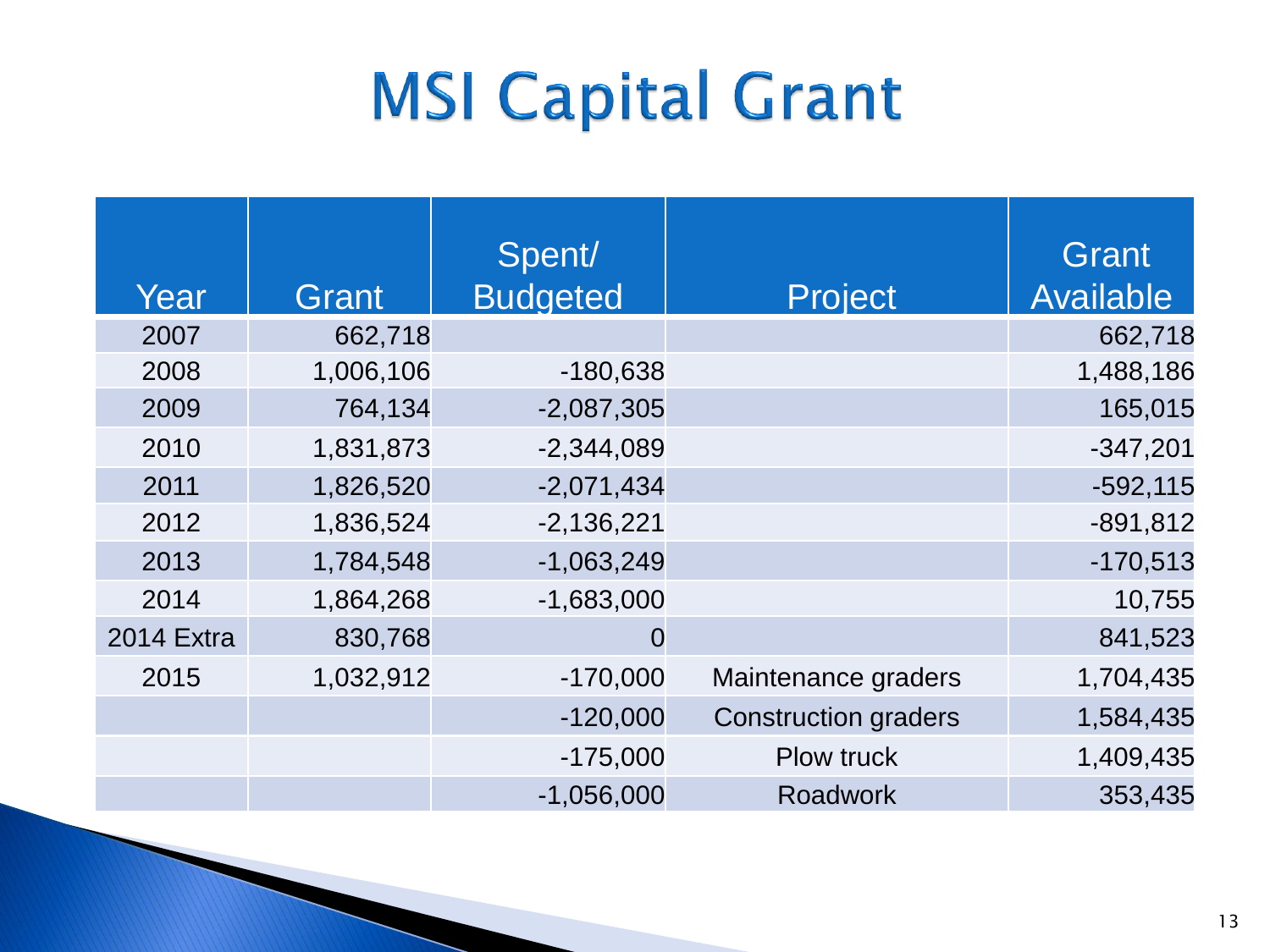#### **BMS Grants**

|                                                                    | Dividend/                           | <b>Dividend</b>         |
|--------------------------------------------------------------------|-------------------------------------|-------------------------|
|                                                                    | Good N'bour/<br><b>GIL of Taxes</b> | (Joint)<br>Initiatives) |
| 2013 grants received                                               | 125,506                             |                         |
| 2014 grants received                                               | 358,833                             | 227,034                 |
| Less: Grant for Holden Gazebo Park Path                            |                                     | (6,081)                 |
| Less: Grant for BEMS equipment                                     |                                     | (69, 200)               |
| Transfer unused 2014 Joint Initiatives Dividend to County Dividend | 151,753                             | (151, 753)              |
| Estimated 2015 grants                                              | 358,834                             | 227,034                 |
| Less: Roadwork                                                     | (994, 926)                          |                         |
| Less: Tofield Community Hall study                                 |                                     | (12,000)                |
| Less: Joint Initiatives Dividend transferred to reserve            |                                     | (215, 034)              |
| <b>Balance Available</b>                                           | 0                                   |                         |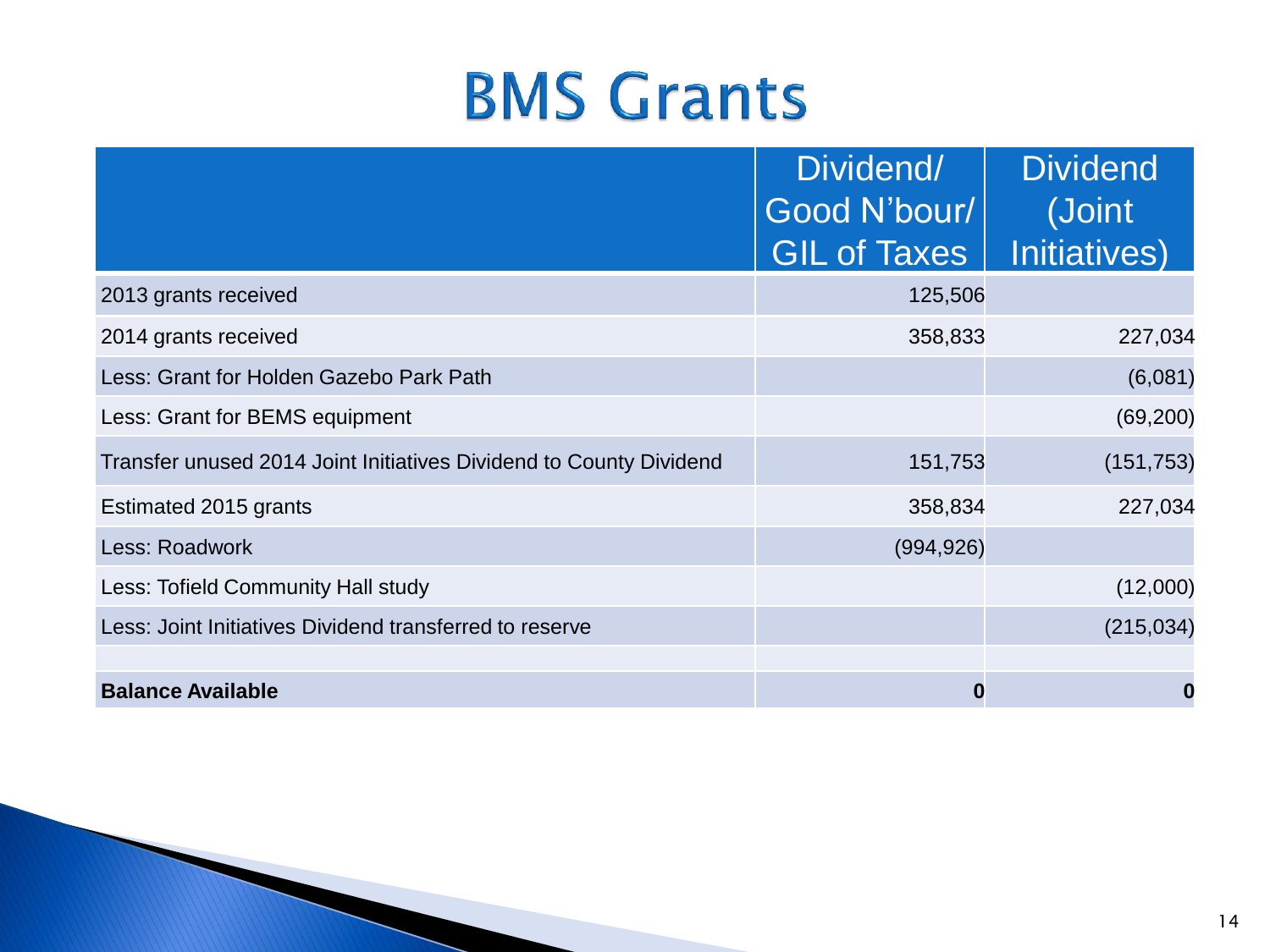#### **Grants Provided to Others**

|                                                   | <b>Project</b>                 | Amount    |
|---------------------------------------------------|--------------------------------|-----------|
| <b>Beaver Hills Initiative</b>                    | Operating                      | 15,900    |
| Various youth/students                            | Youth awards, scholarships     | 6,000     |
| Cemetery associations                             | Operating                      | 15,000    |
| Community organizations                           | Various operating and capital  | 50,000    |
| <b>Beaver Emergency Services Commission</b>       | Operating and capital          | 632,760   |
| <b>Viking FCSS</b>                                | Youth engagement initiative    | 250,000   |
| FCSS (Tofield & Viking)                           | Operating                      | 116,600   |
| <b>Health Foundations</b>                         | Operating or capital           | 20,000    |
| <b>Holden Seed Cleaning Plant</b>                 | Operating                      | 25,000    |
| Agricultural research and extension organizations | Operating                      | 12,750    |
| Watershed alliances (2)                           | Operating                      | 3,000     |
| University of Alberta (Augustana)                 | Research project               | 63,385    |
| Town of Tofield and Agricultural Society          | Recreation                     | 93,000    |
| Village of Ryley and Agricultural Society         | Recreation                     | 37,000    |
| Village of Holden and Agricultural Society        | Recreation                     | 44,500    |
| Town of Viking and Agricultural Society           | <b>Recreation &amp; Carena</b> | 100,000   |
| <b>Hamlets of Bruce and Kinsella</b>              | Recreation                     | 17,600    |
| <b>Community halls</b>                            | Insurance, utilities, gravel   | 15,000    |
| Northern Lights Library System                    | Regional library service       | 57,555    |
| <b>Tofield Library</b>                            | Operating                      | 86,620    |
| <b>Ryley Library</b>                              | Operating                      | 12,260    |
| <b>Holden Library</b>                             | Operating                      | 10,650    |
| <b>Viking Library</b>                             | Operating                      | 24,670    |
| <b>Beaver Regional Arts Society</b>               | Operating                      | 5,000     |
| <b>Total</b>                                      |                                | 1,714,250 |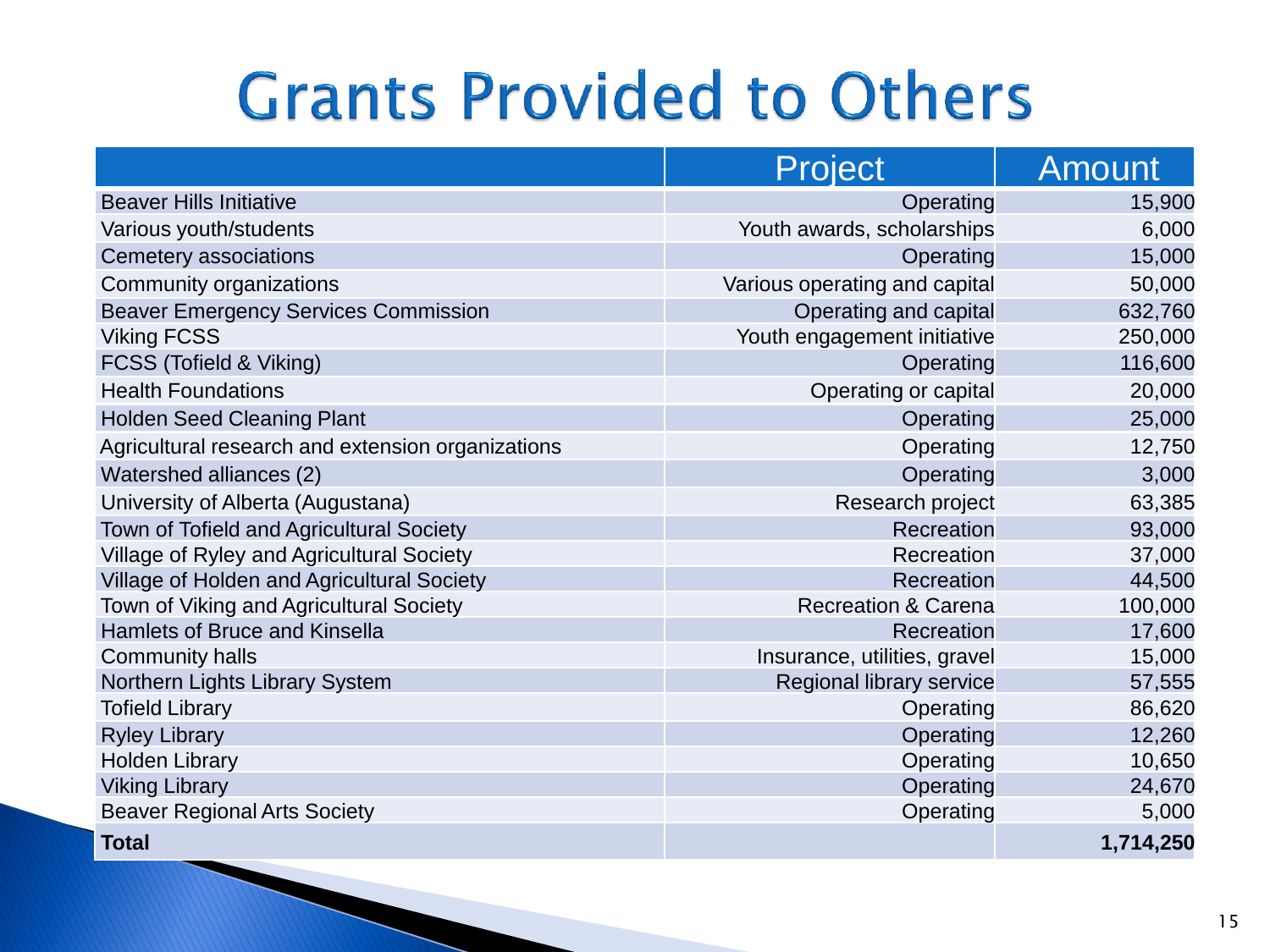#### **Assessment Base**

| <b>Assessment</b><br><b>Class</b>   | <b>Assessment for</b><br>2014 Budget<br>$\left( \text{\$}\right)$ | <b>Assessment for</b><br>2015 Budget<br>$\left( \text{\$}\right)$ |
|-------------------------------------|-------------------------------------------------------------------|-------------------------------------------------------------------|
| <b>Farmland</b>                     | 114,182,930                                                       | 114, 141, 500                                                     |
| <b>Residential</b>                  | 535,795,340                                                       | 570,283,170                                                       |
| <b>Non-Residential</b>              | 64,774,890                                                        | 81,990,790                                                        |
| <b>Linear</b>                       | 333,083,550                                                       | 338,318,370                                                       |
| <b>Railway</b>                      | 23,261,730                                                        | 24, 207, 330                                                      |
| <b>Machinery &amp;</b><br>Equipment | 97,403,800                                                        | 96,435,490                                                        |
| <b>Grants-in-Lieu</b>               | 165,060                                                           | 167,490                                                           |
| TOTAL                               | 1,168,667,300                                                     | 1,225,544,140                                                     |

The 2014 assessment base for the 2015 tax year has been finalized with an increase of 4.9% from 2013.

Regulated farmland assessment remains constant and has not changed significantly over the past 25 years.

The residential class experienced a moderate increase in assessment. New residential construction and subdivisions, coupled with an increase in inflationary measures, has resulted in an increase of 6.4% overall.

The non-residential assessment base has seen the largest increase of assessment at 26.6%. New growth includes a grain elevator expansion, golf course improvements, diversification of farm properties, and other commercial or industrial use facilities.

Linear property such as wells, pipelines, power lines, and telecommunications experienced an slight increase of 1.6%. Most of the increase is a result of inflationary measures, with minimal growth in wells and pipelines.

Railway and Grant in Lieu assessments had a modest increase of \$948,000 due only to inflation.

Machinery and equipment assessment overall had a net decrease of \$968,310. Industry growth accounted for an increase of over \$1.1 million, however the continued shut-down of gas wells, compressor stations, and equipment removal decreased the assessment base by over \$2.1 million.